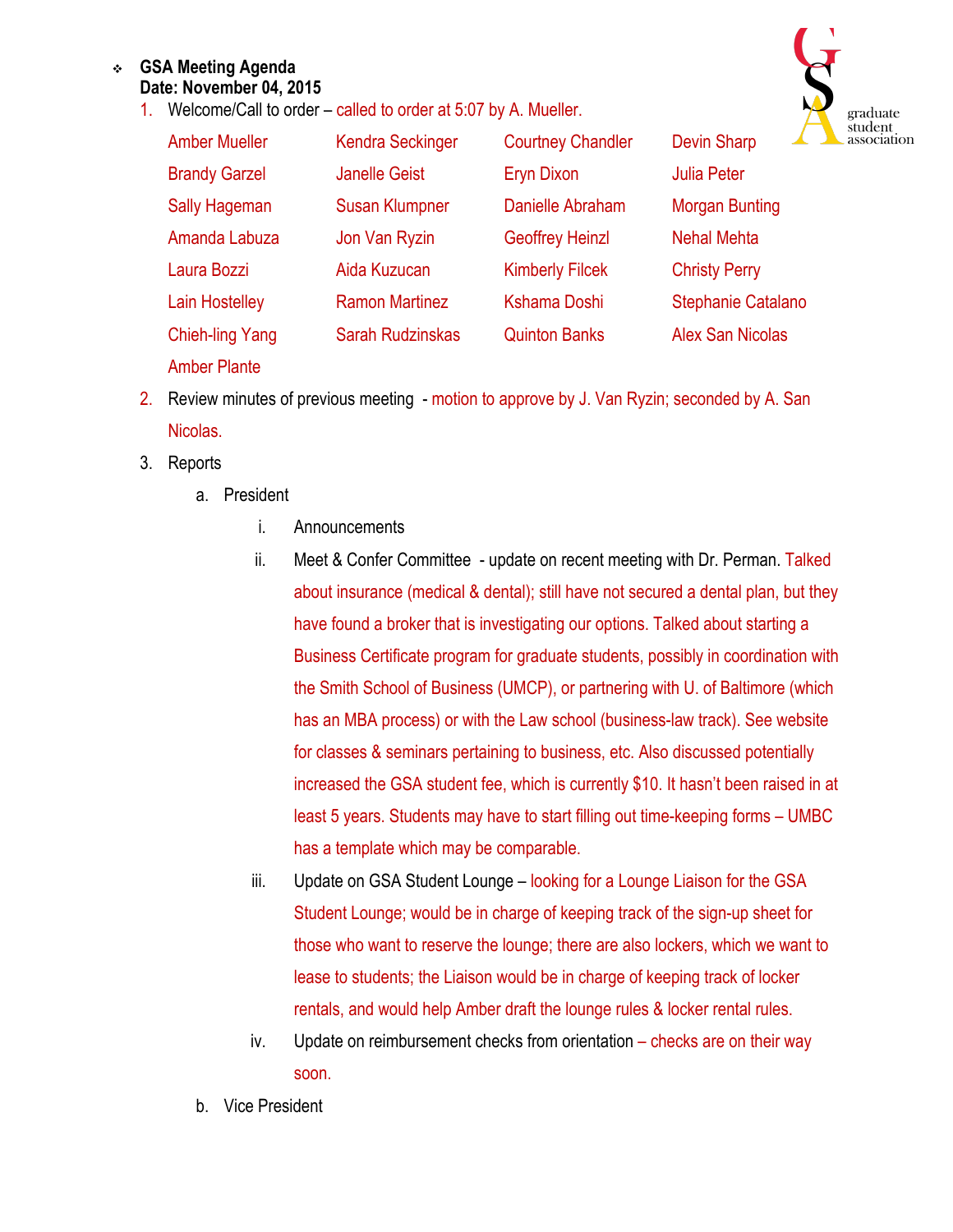- i. Announcements USGA meeting recap. Biopark is closing in the spring. The new parking spots will be in the Market Center Garage near Lexington Market. Fall Formal will be on Thursday December 10<sup>th</sup>, American Visionary Art Museum. Escort service is looking into expanding the number of people who drive the vans. Campus service fee is being increased by 5%, which will go into effect next academic year.
- ii. Social Activities Committee look for Candidacy Ceremony Committee sign-up sheet! Thursday, February 25<sup>th</sup>, 2015 in MSTF Auditorium & Atrium. Budgeted \$750 from GSA – trying to get more support from the different programs. Potentially moving the date to mid/late April.
- c. Treasurer
	- i. Account \$8501.26 in our account
	- ii. Finance Committee travel awards have been awarded to the one applicant.
- d. Secretary
	- i. Announcements if you are not getting GSA emails, please indicate so on the sign in sheet. Look for sign-up sheet regarding the Candidacy Ceremony.
	- ii. Professional Development Committee meeting rescheduled
	- iii. GRC Wednesday March  $23<sup>rd</sup>$ . See sign up sheet. First meeting will be before winter break.
- 4.
- a. Grad Council rep
	- i. Announcements
	- ii. U of M grad council Have the minutes from the last meeting. Proposed a change to their paternity leave to cover men, adoption, and other cases. Have new courses recommended for approval, but the only two courses that apply to UMB are for Nursing.
- b. PR
- i. Announcements (Linda absent, sent her announcements to Amber) putting out the next grad gazette this Friday.
- ii. Communications Committee seeking new writers!!
- c. Meyerhoff vote on funding request. Requested \$247 for food, we have \$305 left in our budget for this semester for supported groups. Taco & Gamenight event, this Friday Nov 06. Due to many early departures from the meeting, we no longer have a quorum and therefore cannot vote to approve money.
- d. NOVA no representative present.
- 5. Old Business: